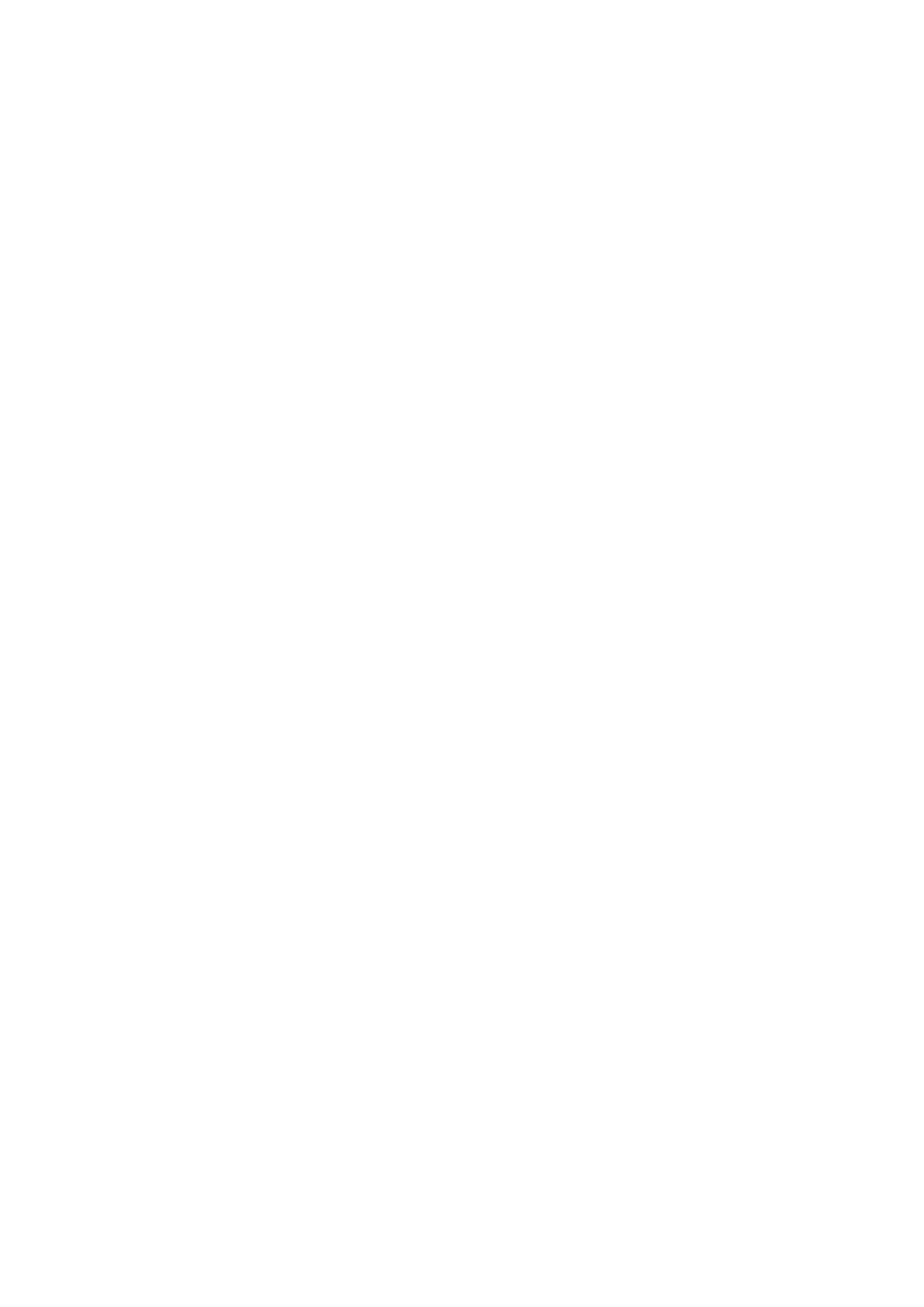# Rules of Procedure for Regional Associations

2021 edition



WMO-No. 1241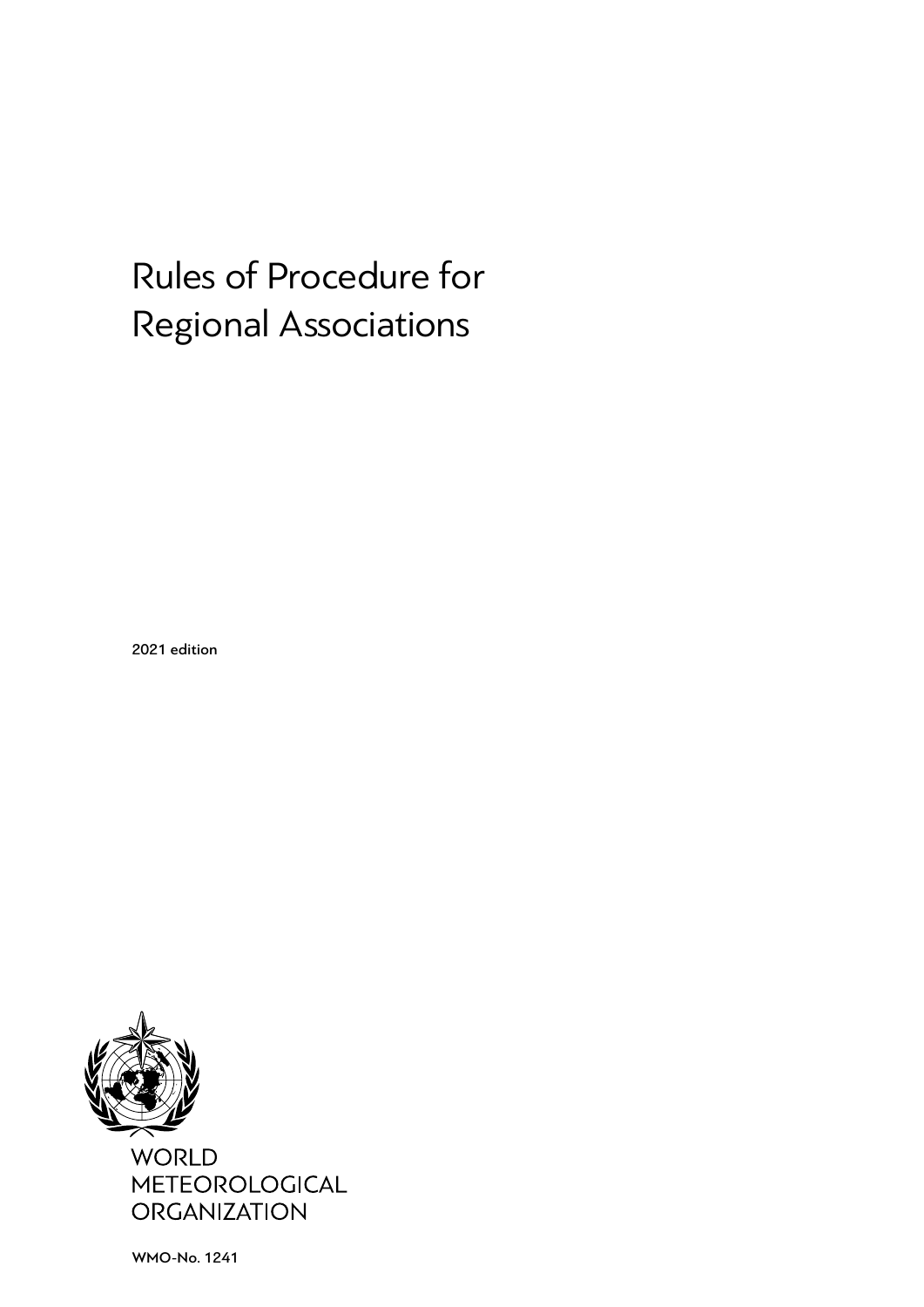#### **EDITORIAL NOTE**

Typefaces employed in this volume do not signify standard or recommended practices, and are used solely for legibility. The word shall is used to denote practices that are required for data representation to work. The word should denotes recommended practices.

METEOTERM, the WMO terminology database, may be consulted at [https://public.wmo.int/en/](https://public.wmo.int/en/meteoterm) [meteoterm](https://public.wmo.int/en/meteoterm).

Readers who copy hyperlinks by selecting them in the text should be aware that additional spaces may appear immediately following http://, https://, ftp://, mailto:, and after slashes  $(')$ , dashes (-), periods (.) and unbroken sequences of characters (letters and numbers). These spaces should be removed from the pasted URL. The correct URL is displayed when hovering over the link or when clicking on the link and then copying it from the browser.

#### WMO-No. 1241

#### **© World Meteorological Organization, 2021**

The right of publication in print, electronic and any other form and in any language is reserved by WMO. Short extracts from WMO publications may be reproduced without authorization, provided that the complete source is clearly indicated. Editorial correspondence and requests to publish, reproduce or translate this publication in part or in whole should be addressed to:

Chair, Publications Board World Meteorological Organization (WMO) 7 bis, avenue de la Paix Tel.: +41 (0) 22 730 84 03 P.O. Box 2300 Fax: +41 (0) 22 730 81 17 CH-1211 Geneva 2, Switzerland Email: publications@wmo.int

ISBN 978-92-63-11241-5

#### **NOTE**

The designations employed in WMO publications and the presentation of material in this publication do not imply the expression of any opinion whatsoever on the part of WMO concerning the legal status of any country, territory, city or area, or of its authorities, or concerning the delimitation of its frontiers or boundaries.

The mention of specific companies or products does not imply that they are endorsed or recommended by WMO in preference to others of a similar nature which are not mentioned or advertised.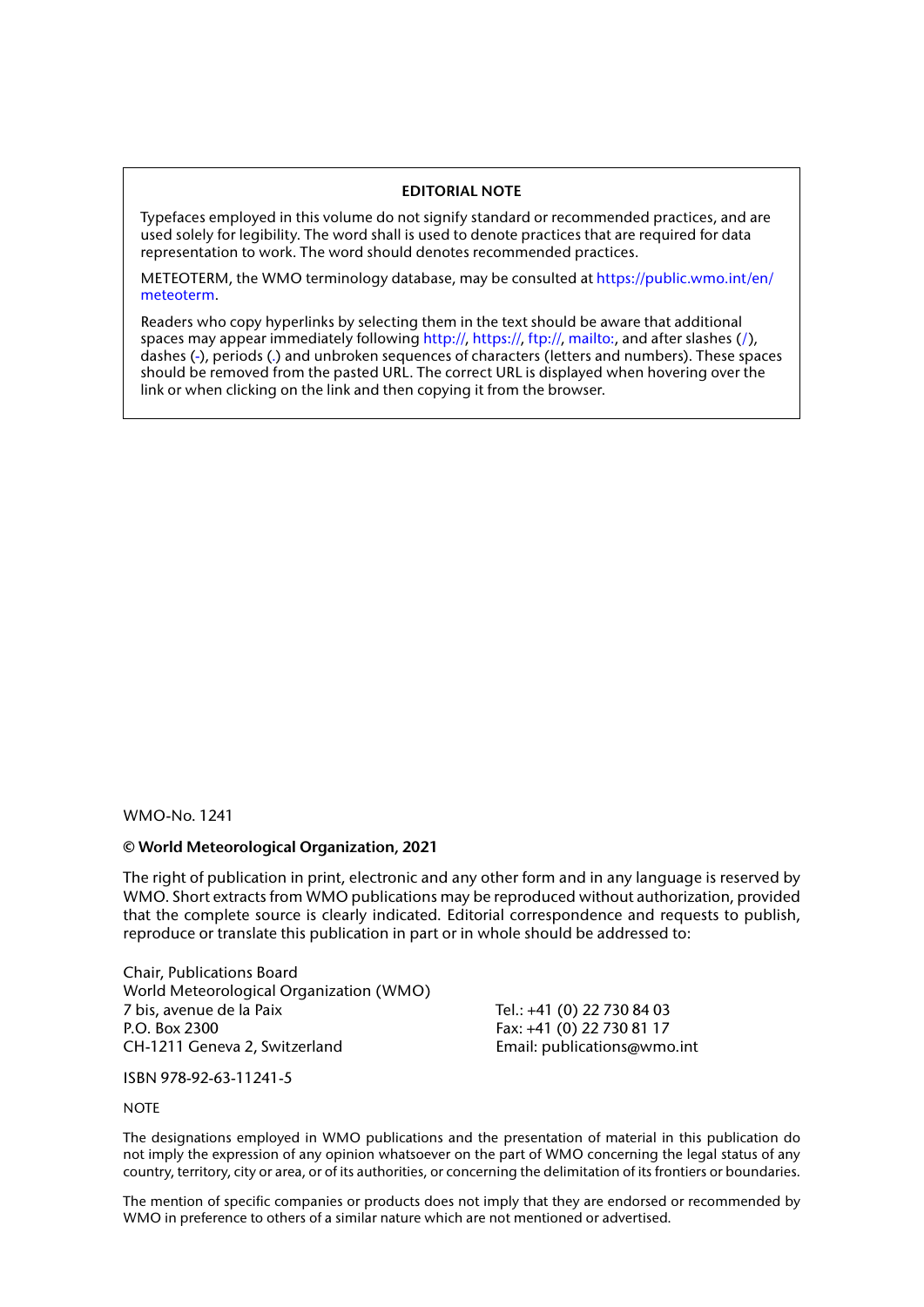# **CONTENTS**

| $1_{\cdot}$ |                                                                                 |   |
|-------------|---------------------------------------------------------------------------------|---|
| 2.          | Functions, geographical areas and terms of reference of regional associations 1 |   |
| 3.          |                                                                                 |   |
| 4.          |                                                                                 |   |
| 5.          |                                                                                 |   |
| 6.          |                                                                                 |   |
| 7.          |                                                                                 |   |
| 8.          |                                                                                 |   |
|             | ANNEX I. GENERAL TERMS OF REFERENCE OF REGIONAL ASSOCIATIONS                    | 9 |
|             | ANNIEV IL CENEDAL TEDMS OF DEFEDENCE OF THE MANACEMENT CROIDS OF                |   |

| ANNEX II. GENERAL TERMS OF REFERENCE OF THE MANAGEMENT GROUPS OF |  |
|------------------------------------------------------------------|--|
|                                                                  |  |

#### *Page*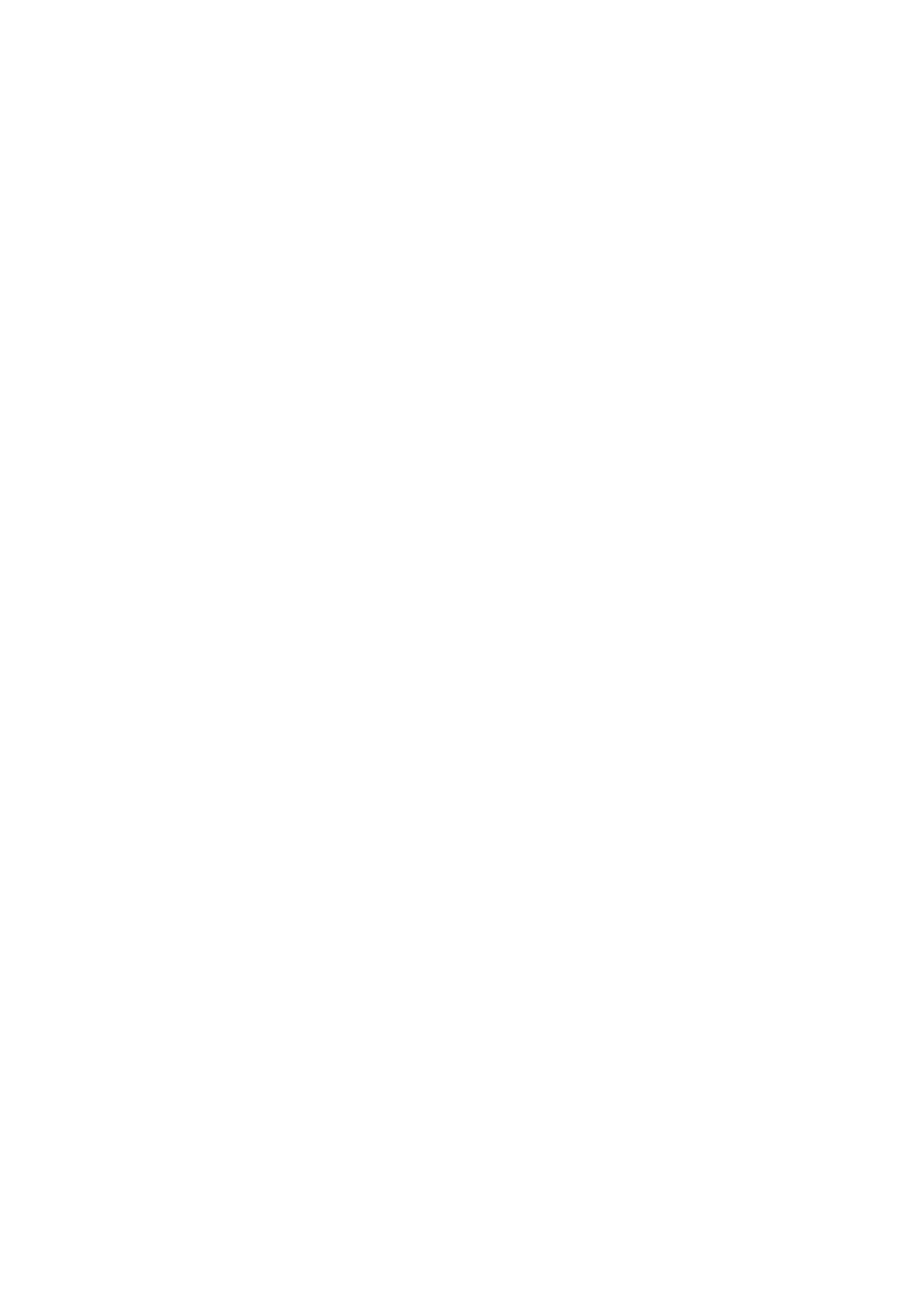## <span id="page-6-0"></span>1. **GENERAL**

1.1 The rules of procedure for the regional associations have been adopted in accordance with Regulation 3 of the General Regulations. Their goal is to ensure standardized procedural arrangements for all regional associations and their subsidiary bodies.

Note: Hereinafter, references in this publication to numbered regulations indicate regulations in the General Regulations, unless otherwise stated.

1.2 The rules of procedure were adopted by the Executive Council at its seventy-first session under the authority of the Convention and General Regulations of the World Meteorological Organization (WMO). They may be amended by the Executive Council as needed. In the event of any conflict between the provisions of these rules of procedure and any provisions of the Convention or of the General Regulations, the text of the latter two documents shall prevail.

#### 2. **FUNCTIONS, GEOGRAPHICAL AREAS AND TERMS OF REFERENCE OF REGIONAL ASSOCIATIONS**

- 2.1 The main functions of the regional associations are:
- (a) To promote the execution of the resolutions of Congress and the Executive Council in their respective Regions;
- (b) To consider matters brought to their attention by the Executive Council;
- (c) To discuss matters of general interest and to coordinate meteorological and related activities in their respective Regions;
- (d) To make recommendations to Congress and the Executive Council on matters within the purposes of the Organization;
- (e) To perform such other functions as may be conferred on them by Congress.

Note: Regional associations are defined in Articles 4 and 18 of the Convention. The General Regulations related specifically to the regional associations are provided in Chapter IV of the General Regulations.

2.2 The regional associations of the Organization are:

Regional Association I – Africa

Regional Association II – Asia

Regional Association III – South America

Regional Association IV – North America, Central America and the Caribbean

Regional Association V – South-West Pacific

Regional Association VI – Europe

The geographical limits of the corresponding Regions, as adopted by Congress, are provided in Annex II of the General Regulations.

2.3 The general terms of reference are reproduced in Annex I to the present rules of procedure. The regional associations may propose amendments to the general terms of reference to Congress.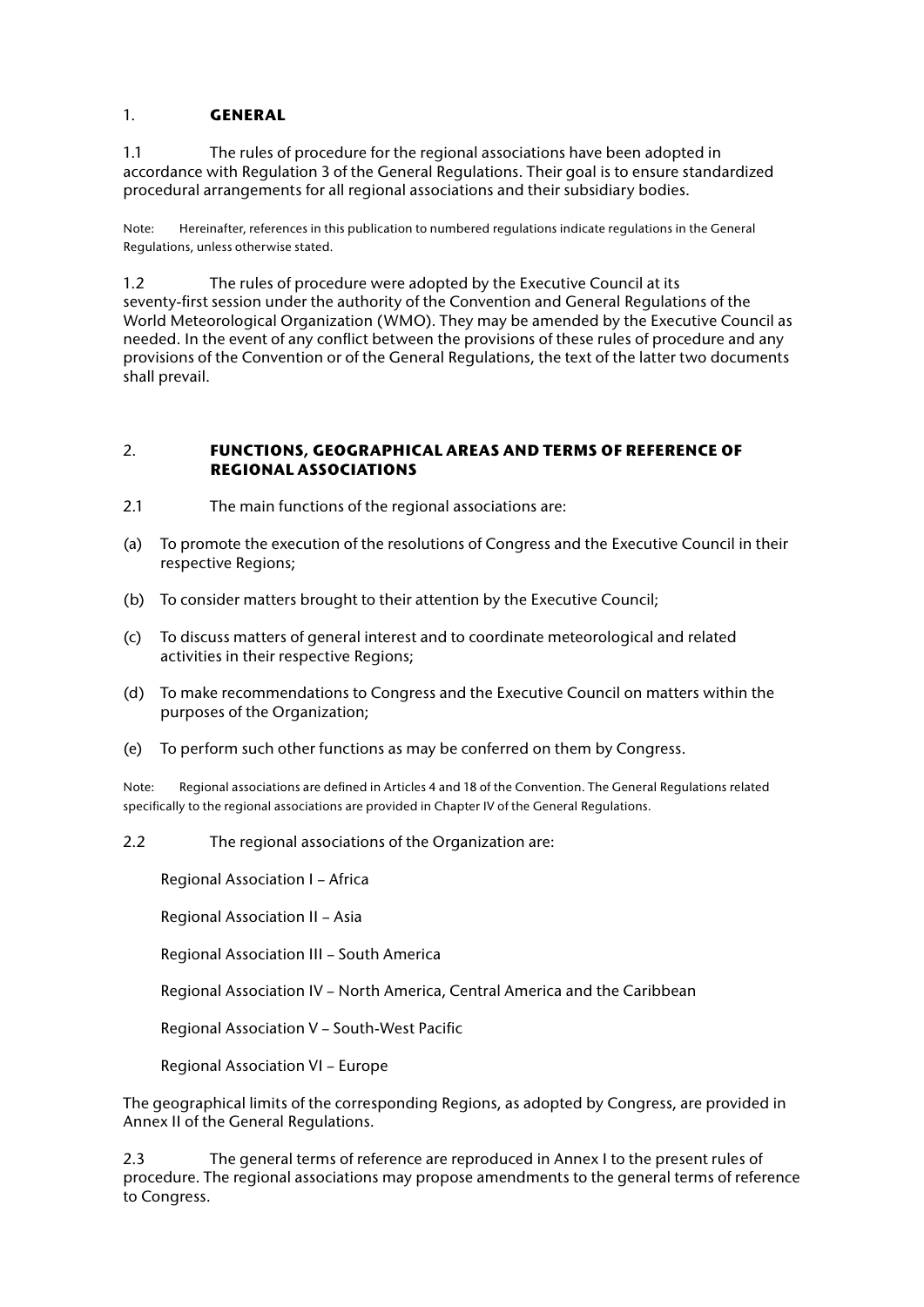<span id="page-7-0"></span>2.4 Each regional association, in deciding on its work programme and activities, should adhere to the general terms of reference.

#### 3. **MEMBERSHIP**

3.1 Members of the regional associations are Members of the Organization that have declared their membership under the conditions of Article 18 (a) of the Convention and Regulations 131 to 133.

3.2 A Member may belong to more than one regional association provided that the conditions of Regulation 131 regarding the exclusive responsibility, technically and financially, for the maintenance of a network of meteorological or hydrological stations lying in or extending into the geographical limits of the Region concerned, are met.

Note: While Members may belong to more than one regional association and may exercise voting rights in all associations of which they are members, for the election of members of the Executive Council Regulation 112 has to be respected. Therefore Regulation 112 also restricts the candidates for the election of the president of the association, as the president of an association is an ex officio member of the Executive Council.

#### 4. **OFFICERS**

4.1 Each association shall elect its officers, president and vice-president, in accordance with Article 18 of the Convention. Elections should be conducted at ordinary sessions of the association.

4.2 As stipulated in Regulation 135 (a), the president and vice-president of an association shall be Directors of Meteorological or Hydrometeorological Services of Members of the Organization with voting rights belonging to the Region.

4.3 The term of office of the officers should be from the end of the ordinary session until the end of the next ordinary session at which an election of that officer is to be held. They can be re-elected in accordance with Regulation 10.

4.4 The duties of the president of the association are provided in Regulation 134. The specific roles of the president should be as follows:

- (a) Facilitate with the support of the Regional Offices the identification of key capacity gaps and priorities from the region supported by diagnostic databases of Members' capacities to inform the development of regional plans and serve as the foundation for the development of the strategic and operational plans of the WMO in support to Members;
- (b) Facilitate with the support of the Regional Offices the formulation of the regional association plan, based on capacity gaps of the Members in the region, including the definition of numerical indicators for monitoring implementation of the plan;
- (c) Facilitate with the support of the Regional Offices the nomination of experts from the region to the subsidiary bodies of the Organization as well as their effective utilization in the substructures of the regional associations;
- (d) With the support of the Regional Offices, lead the monitoring and evaluation of the activities of the regional association, including the activities of the WMO Regional Centres in collaboration with relevant technical commissions, the Chairs of working groups/expert teams, focal points and Regional Office;
- (e) Coordinate with the Regional Office the communication and facilitate the fulfilment of the requests to Members to keep the relevant WMO platforms up to date.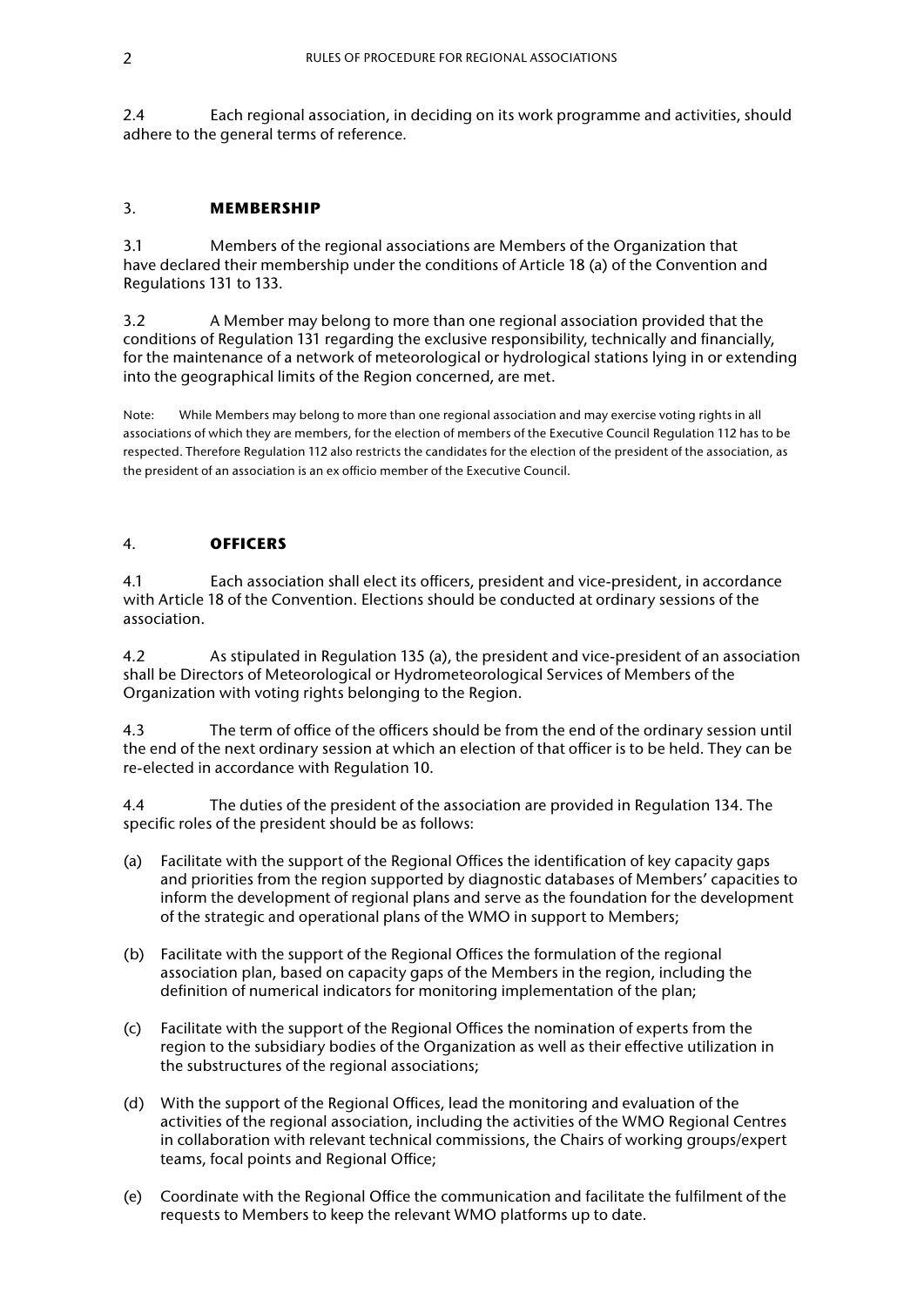<span id="page-8-0"></span>4.5 The duties of the vice-president should be to act on behalf of the president when delegated by the president or when the president is not able to carry out duties. The specific roles of the vice-president should be as follows:

- (a) Assist the president in the fulfilment of duties specified in General Regulation 134;
- (b) Act as Vice-Chair of the Management Group of a regional association;
- (c) Carry out activities as delegated or requested by the president and the Management Group of the regional association.

4.6 In case that the president or the vice-president of the association resigns or is not able to carry out the functions of the office, a replacement should be arranged as soon as possible following relevant procedures in the Regulation 15.

#### 5. **SUBSIDIARY BODIES**

5.1 Each association may establish subsidiary bodies to carry out certain tasks of its work programme. As a principle, associations should keep the number of subsidiary bodies to a necessary minimum with due consideration of the available financial and human resources. Associations should endeavour to establish their structures in a coherent and coordinated manner with similar types of subsidiary bodies in each association.

5.2 The terms of reference of each subsidiary body should be established by the association and should be within the terms of reference of the association. When a subsidiary body is established during a session, the association may select its chair and, if necessary, a vice-chair or authorize its president to do so.

5.3 With the exception of the Management Group, subsidiary bodies should be composed of experts nominated by the Members belonging to the association.

5.4 The number of experts in each subsidiary body should be kept to a necessary minimum with due consideration of the financial and human resources needed for the accomplishment of the tasks given to that body.

#### 5.5 **Types of subsidiary bodies**

## 5.5.1 *Management Group*

(a) Each association should establish a Management Group with the following composition: the president, the vice-president, an agreed number of Directors of Meteorological or Hydrometeorological Services of Members belonging to the regional association, and chairs of established subsidiary bodies, as necessary. The president of the association should preside on the Management Group.

Note: The number of Directors to serve on the Management Group should be decided at the session of the association in such a way as to ensure relevant geographic coverage, and subregional, gender and level-ofdevelopment balance.

- (b) The president of the association may invite additional experts to support the work of the Management Group, as necessary.
- (c) The Management Group of the association should have general terms of reference as provided in Annex II. Each association may decide on specific terms of reference.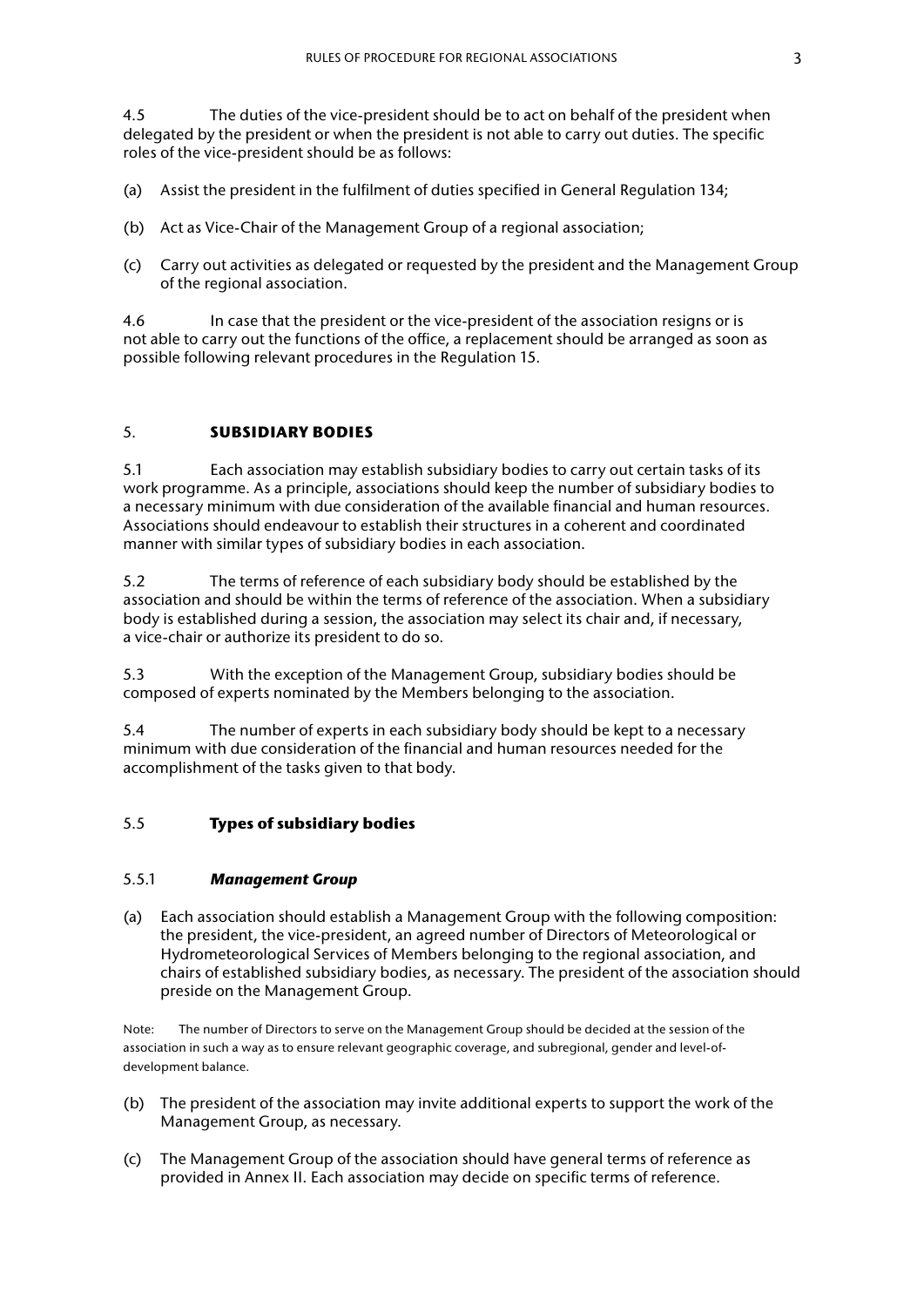<span id="page-9-0"></span>(d) The Management Group should coordinate all activities of the respective association through a work programme adopted at the session of the association with updates, as necessary, approved by the president.

#### 5.5.2 *Joint subsidiary bodies*

Note: This part is to be developed as part of the next phase of the reform of constituent bodies.

5.6 The president of an association may, between sessions, establish any subsidiary body of the association that may be deemed necessary for the accomplishment of the tasks in the work programme, or to address an urgent issue. Establishment of a new subsidiary body should be duly coordinated with the Secretariat with regard to the required financial and human resources.

5.7 If the chair of a subsidiary body resigns or is not able to carry out the functions for any cause, the vice-chair of the group, if any, assumes the chair. In the absence of a vice-chair, the president of the responsible association shall designate a new chair, preferably from among the members of the subsidiary body.

5.8 The invitation to each expert to serve on a subsidiary body (according to the resolution of the association) shall be issued by the Secretary-General as soon as possible after the closure of the session of the association.

5.9 The subsidiary body shall be regarded as activated when acceptances have been received from a simple majority of the nominees (including the designated chair).

#### 6. **SESSIONS**

Note: The sessions of the regional association are conducted as intergovernmental meetings.

6.1 Ordinary sessions of regional associations should normally be held at intervals not exceeding four years. Presidents of the associations should endeavour to establish the dates for the ordinary sessions of their associations well in advance for each four-year financial period.

6.2 An extraordinary session of an association may be convened by decision of Congress or the Executive Council, if so recommended by the association, either in session or through a vote by correspondence that will be conducted after receiving a request from one third of the Members of the association. Extraordinary sessions should only be held to address unforeseen developments that may require regional intergovernmental discussion and decision.

6.3 The Secretary-General should draw up a provisional programme of sessions of associations in consultation with the presidents of the associations for coordination by the Executive Council at its last session before an ordinary session of Congress. The coordinated programme of sessions should be sent to all Members prior to the ordinary session of Congress. The date and place of an ordinary or an extraordinary session should be determined by the president of the association after consultation with the Secretary-General.

6.4 The ordinary session of a regional association shall normally be held at a place within its Region. Proposals should be treated in accordance with Regulation 17. In case no Member of the association is in a position to host the session, the default venue for the session of the association shall be the WMO headquarters in Geneva, Switzerland.

6.5 In the case where invitations are received from more than one Member to act as host for the same session of a regional association, the Secretary-General should submit the matter to the President of the Organization for decision.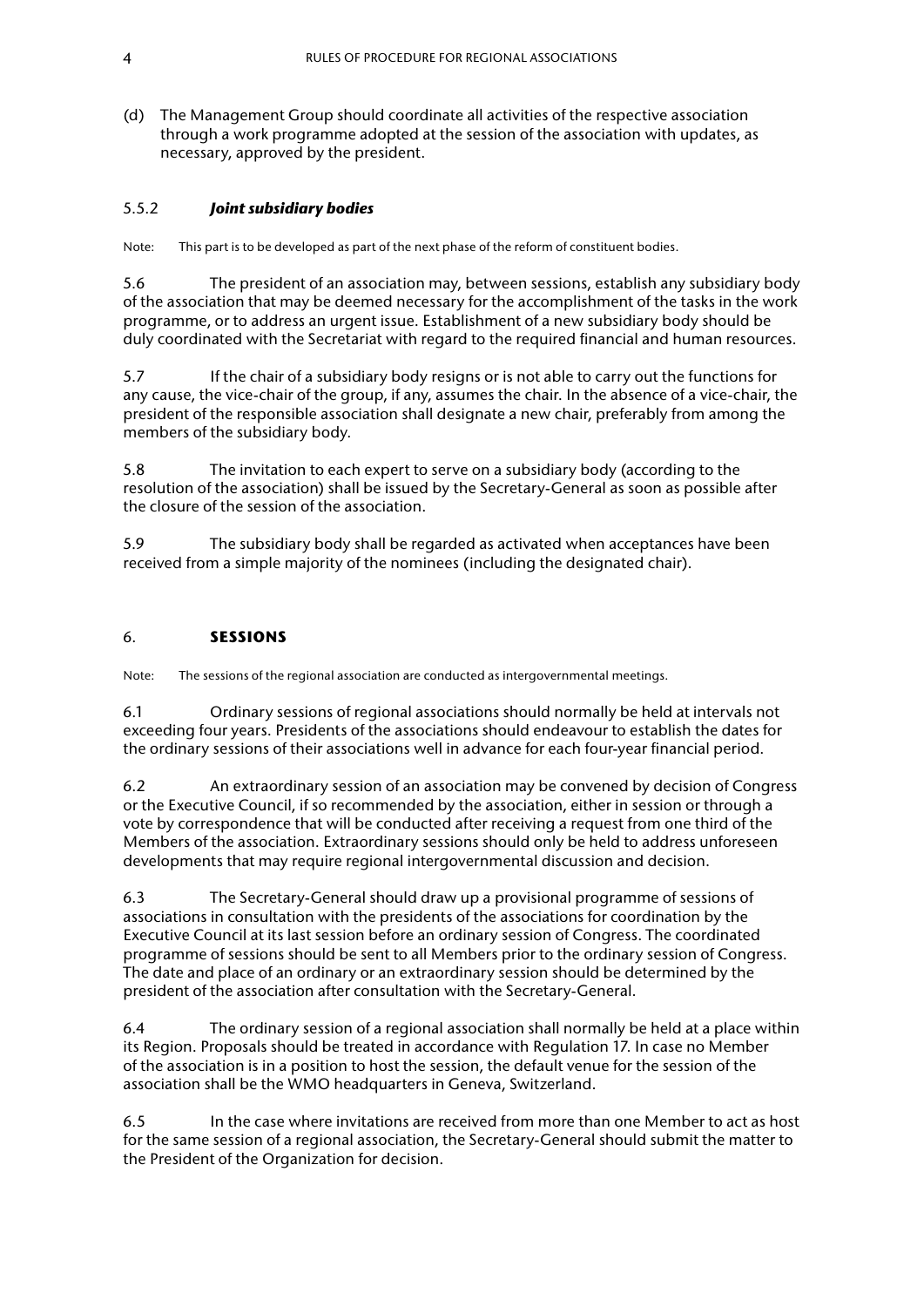6.6 The Secretary-General should be responsible, in consultation with the convener, for making all arrangements for a session or joint session, utilizing any facilities that may be offered by a host Member.

6.7 Joint sessions of regional associations may be held, subject to authorization by the President of the Organization, if the agenda covers items that can be better addressed in a coordinated manner. The date and place of a joint session should be determined by agreement between the presidents of the associations concerned after consultation with the Secretary-General.

6.8 Joint sessions of regional associations with other bodies, such as technical commissions, may be held if necessary, subject to authorization by the President of the Organization. The date and place of such a joint session should be determined by agreement between the presidents of the bodies concerned after consultation with the Secretary-General.

6.9 Joint sessions of regional associations with other bodies shall be conducted in accordance with those provisions of the General Regulations and the present rules of procedure that are applicable to the constituent body to which the chair of the joint session belongs, and the chair of the joint session shall take such action following the joint session as normally follows a session of the constituent body to which the chair belongs, including reporting to Congress or the Executive Council on the work of the joint session.

# 6.10 **Documents**

6.10.1 Notification of the date and place of a session of a regional association or a joint session should be distributed by the Secretary-General at least 120 days before the opening meeting to the Members of the Organization, the Members of the association, the presidents of all the other constituent bodies, the United Nations, all other international organizations with which the Organization has concluded arrangements or agreements and, in conformity with the provisions of Regulations 18 and 19, other persons.

6.10.2 The provisional agenda and an explanatory memorandum summarizing the items to be discussed should also be sent to the addressees of the notification at least 120 days before the date of opening.

6.10.3 The documents for the session should be made available as soon as possible and preferably not later than 30 days before the opening of the session.

6.10.4 Working papers submitted by Members on items on the provisional agenda should be submitted to the Secretariat as early as possible but preferably not later than 60 days before the opening of the session; they should similarly be made available by the Secretariat.

6.10.5 Reports of sessions of regional associations should be prepared in accordance with Regulation 95.

6.10.6 Each ordinary session of a regional association should adopt a work programme for the period until the next session. Work programmes should be prepared in coordination with the Organization's Strategic and Operating Plans.

## 6.11 **Agenda**

6.11.1 The provisional agenda for an ordinary session of an association shall be prepared by the president of the association in consultation with the Secretary-General and shall normally include:

- (a) Consideration of the report on credentials;
- (b) Establishment of committees;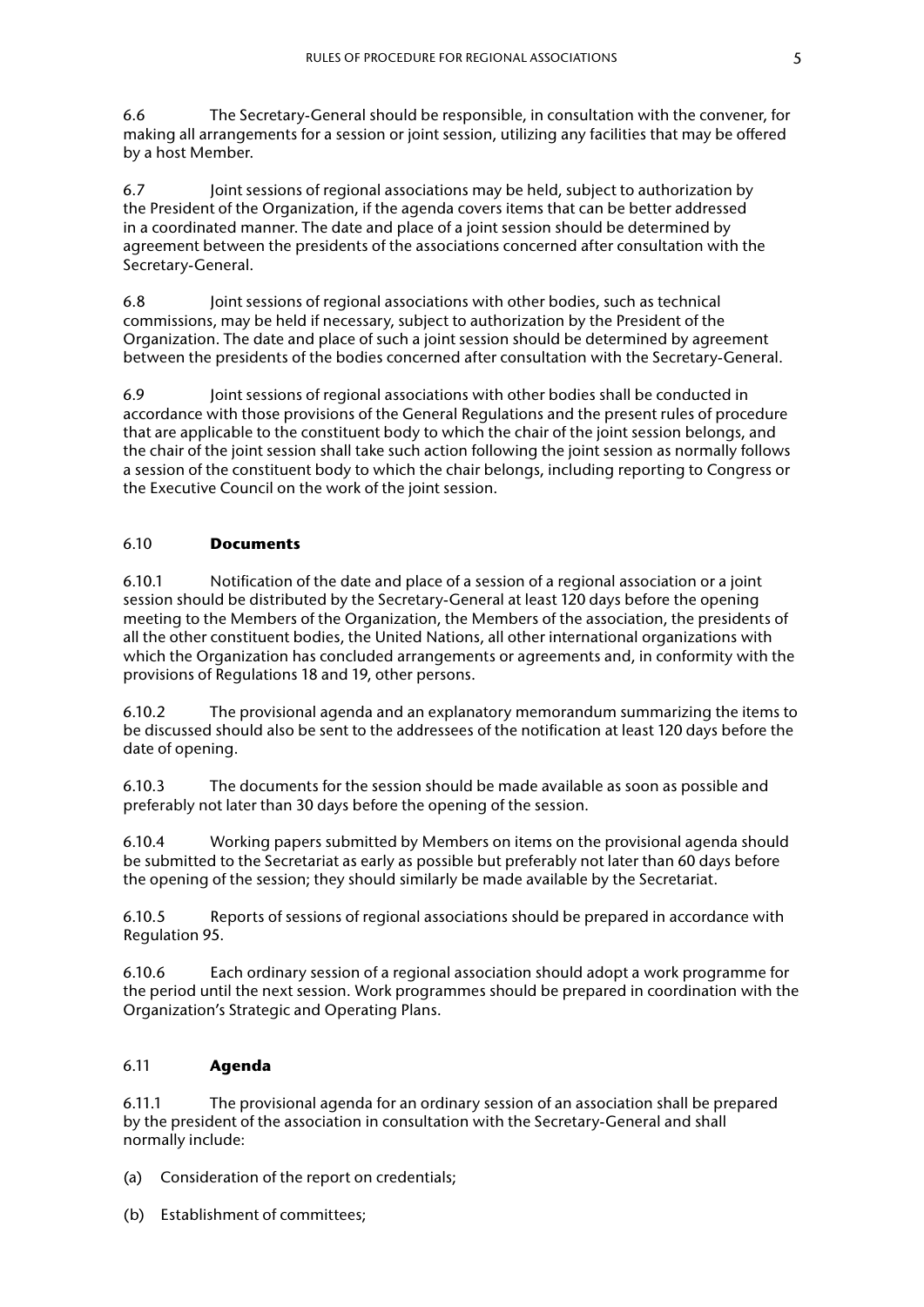- (c) A report by the president of the association;
- (d) Reports by chairs of subsidiary bodies;
- (e) Consideration of regional aspects of:
	- (i) WMO Programmes;
	- (ii) Strategic and operational planning;
- (f) Items submitted by the President of the Organization, the Executive Council, other associations, commissions, the United Nations and Members;
- (g) Review of previous resolutions and recommendations of the association and status of related follow-up actions;
- (h) Review of the Executive Council resolutions related to the association;
- (i) Work programme for the next intersessional period and establishment of subsidiary bodies of the association;
- (j) Election of officers;
- (k) Optional scientific lectures and discussions.

The order in which the items are to be discussed shall be determined by the president and submitted to the association for approval.

6.11.2 The agenda for an extraordinary session of a regional association shall contain only the following items:

- (a) Consideration of the report on credentials;
- (b) Establishment of committees;
- (c) Consideration of the question(s) for which the session was convened.

6.11.3 Any Member may propose additional items to the provisional agenda for an ordinary session, but preferably not later than 30 days before the opening of the session; explanatory memorandums in respect of the additional items should accompany such proposals and be distributed by the Secretariat to the addressees of the notification referred to in rule 6.10.1.

6.11.4 The provisional agenda should be submitted for approval by the association as soon as possible after the opening of the session. In the course of the session the agenda may be amended at any time.

6.12 Sessions of the regional association should be conducted as intergovernmental meetings attended by delegations with one principle delegate per delegation. The name of the principle delegate and the delegate's alternate should be communicated by Members through a notification to the Secretary-General in response to the convening announcement for the session.

6.13 The president of the association may decide to convene technical expert segment(s) of a session in which delegates may meet in breakout groups for discussion of technical issues that need clarification. Such technical segments should be conducted as non-intergovernmental with experts participating in personal capacity.

6.14 Experts nominated by international organizations should participate in the sessions as observers with no voting rights.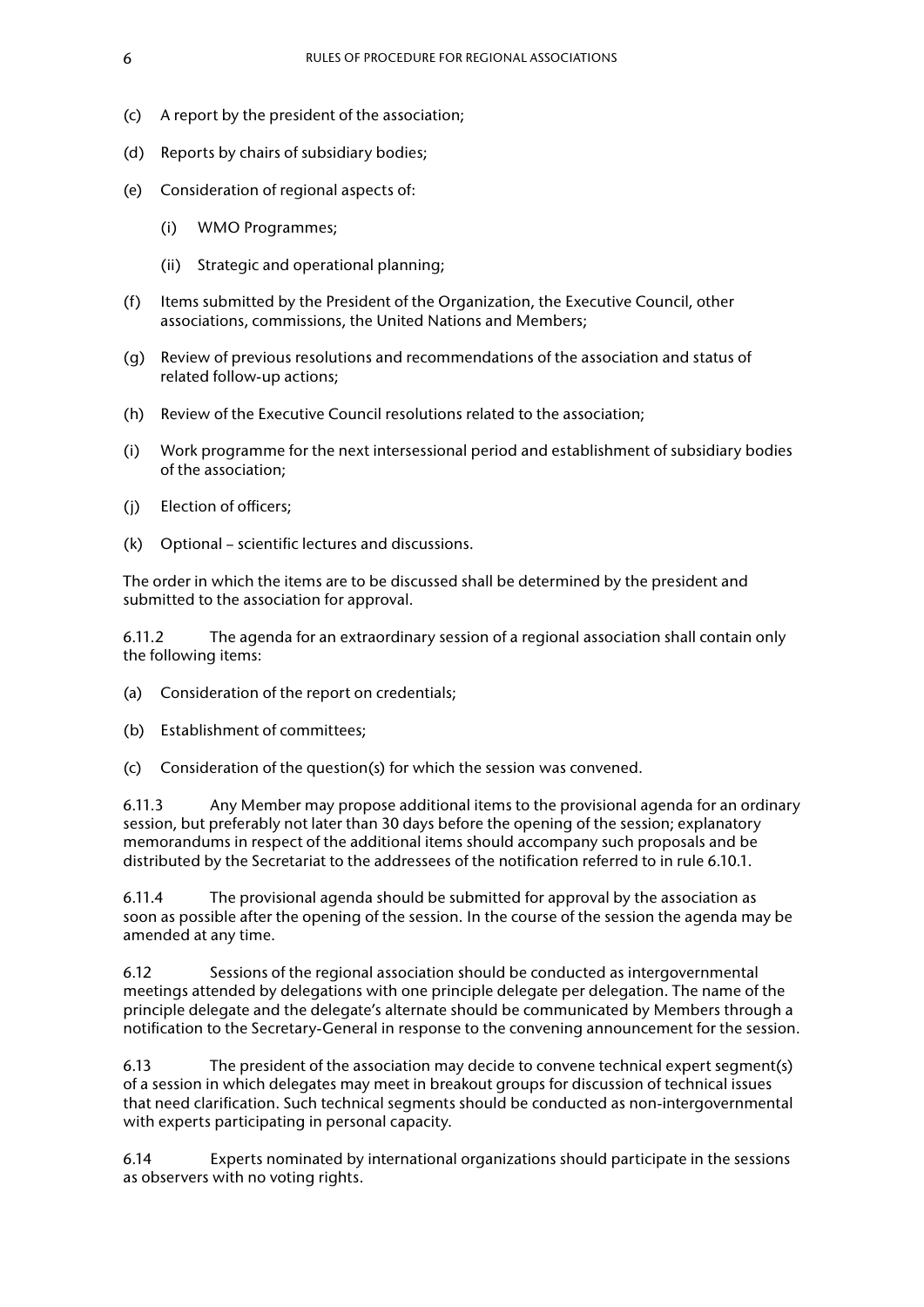#### <span id="page-12-0"></span>6.15 **Voting and quorum**

6.15.1 Decisions of regional associations, including for the election of officers, should be determined preferably by consensus. If consensus cannot be achieved, a voting may be conducted in accordance with Regulations 40 to 61.

6.15.2 The quorum for decisions and elections of officers should be in accordance with Regulation 139.

6.15.3 If a quorum is not obtained at a meeting, Regulation 140 should be applied for decisions other than elections.

6.15.4 If a quorum for elections of officers is not obtained at a meeting, the full list of candidates should be referred by correspondence to the Permanent Representatives of Members of the Organization who are members of the association with voting rights. Any candidate should be considered to be elected only when the candidate has received a majority of votes within 60 days after it has been sent to the Permanent Representatives.

#### 6.16 **Types of decisions by sessions**

6.16.1 Decisions of sessions of the association should be formulated in accordance with Regulation 94 in the form of a decision, a resolution, or a recommendation.

6.16.2 Decisions on establishment of a subsidiary body of the association should be in the form of a resolution.

#### 7. **MEETINGS OF SUBSIDIARY BODIES**

7.1 After each session, the Management Group of the association should prepare a schedule of meetings of standing committees and study groups established by the session. In case of joint standing committees or study groups, their meetings should be coordinated with the Management Group of the other parent body.

7.2 The meetings of the subsidiary bodies should be kept to a necessary minimum. Management Groups should normally meet on a yearly basis.

7.3 The duration of a meeting of a subsidiary body should normally be three working days. An exception of this rule may be granted by the president of the association in case of highly complex issues that may need additional time for discussion.

7.4 The chair of the subsidiary body should prepare the agenda and work programme for the session, in consultation with the president and Management Group.

7.5 For the conduct of business in meetings of subsidiary bodies the Regulations 77 to 91 should be applied where necessary.

7.6 Within 15 days after each meeting of a subsidiary body, the chairperson should submit a summary report to the president of the association.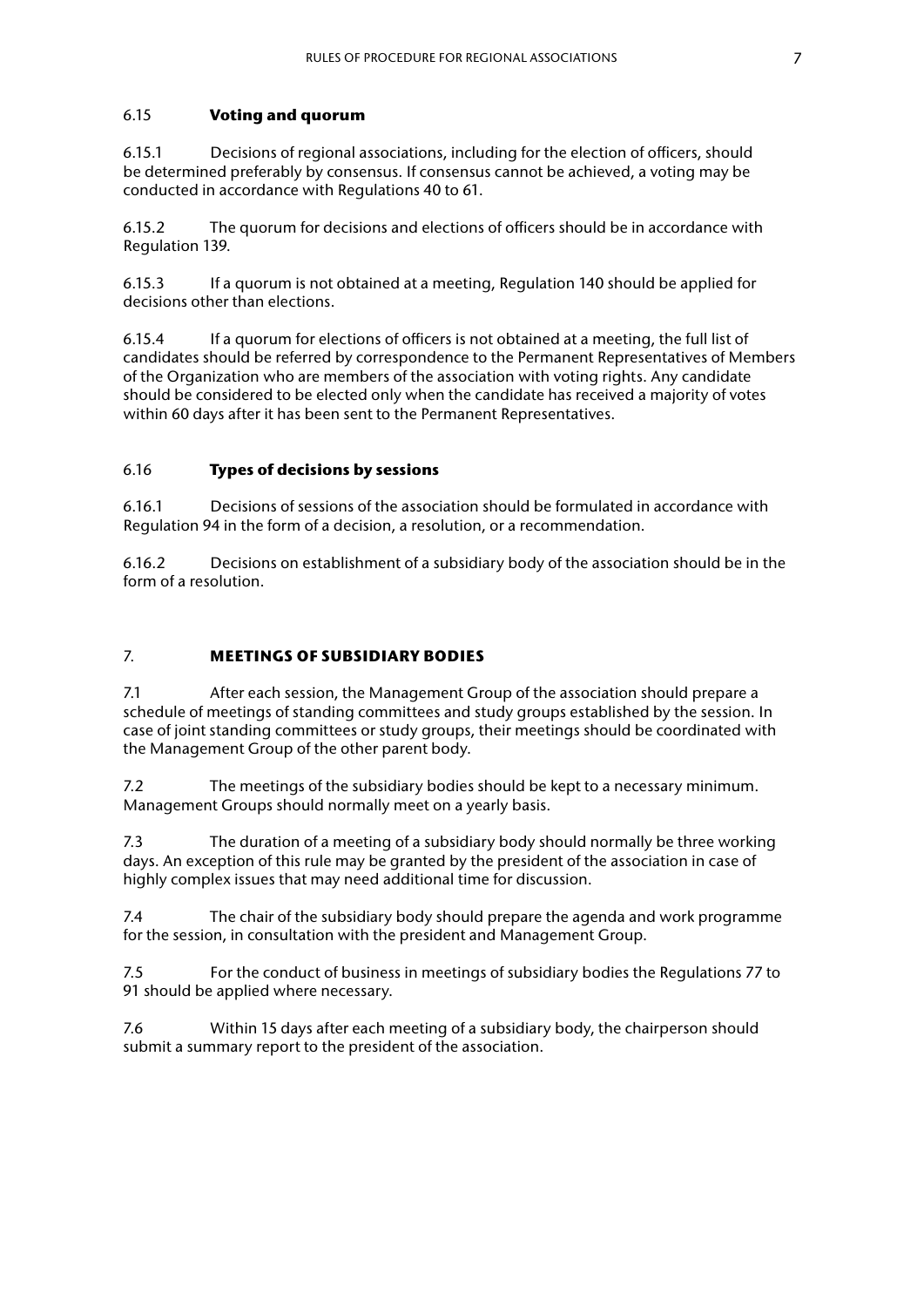## <span id="page-13-0"></span>8. **ASSISTANCE BY THE SECRETARIAT**

8.1 As required by the association, the Secretariat should carry out the administrative work, including preparation of documents, and technical work to the extent compatible with its functions. Technical experts in the Secretariat shall be assigned by the Secretary-General to participate in a consultative capacity in the work of each association.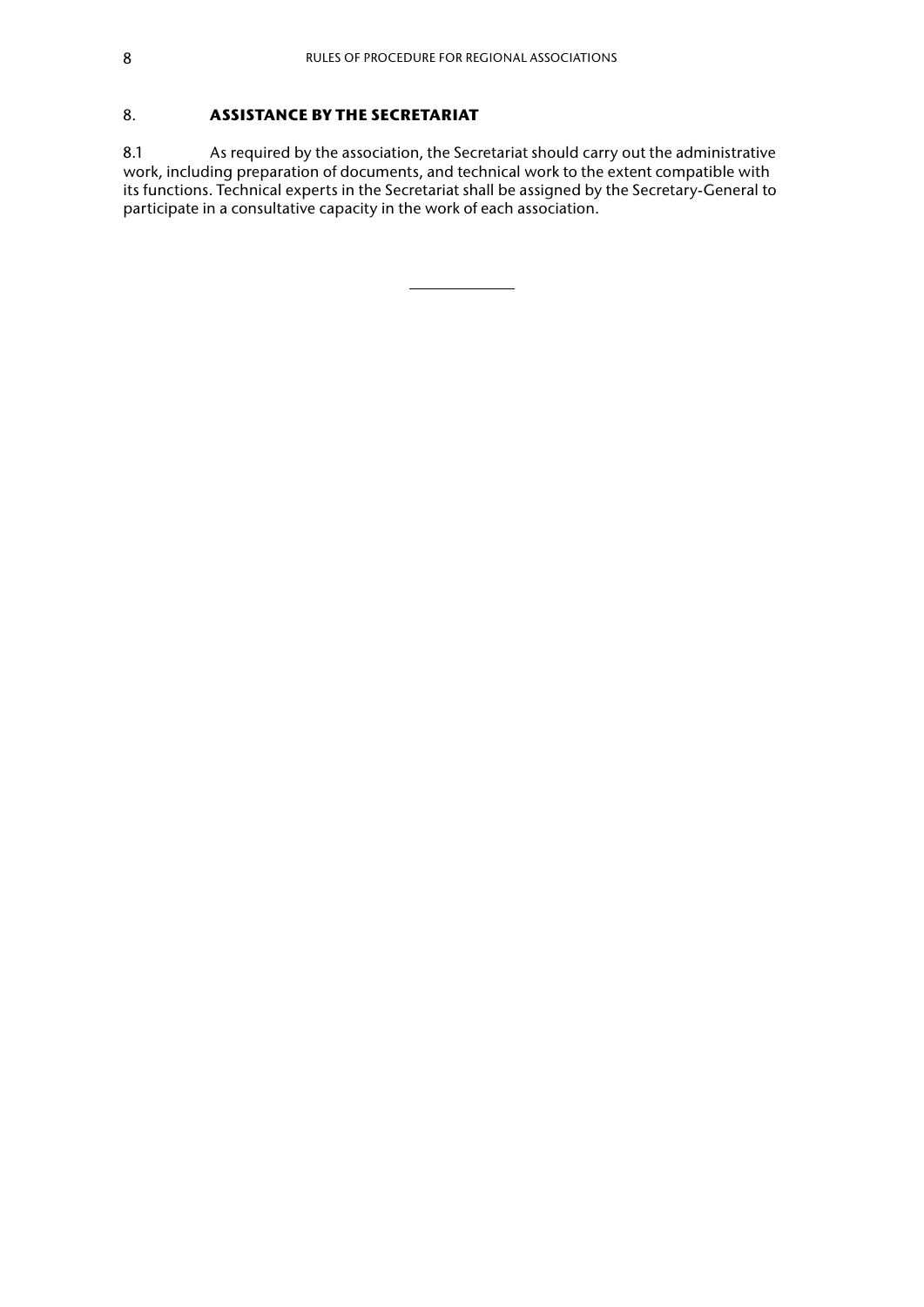# <span id="page-14-0"></span>**ANNEX I. GENERAL TERMS OF REFERENCE OF REGIONAL ASSOCIATIONS**

(As defined in Annex II to the General Regulations)

In carrying out the functions specified in Article 18 (d) of the Convention within the allotted geographical areas defined in Annex II of the General Regulations, under the general guidance of Congress and the Executive Council and with support from the Secretariat, each regional association, in close coordination and collaboration with other bodies concerned, shall:

- (1) Coordinate and organize its Members' activities related to the planning, implementation and evaluation of agreed programmes, strategies and activities, at the regional and subregional levels;
- (2) Ensure that WMO is visible and recognized in its Region, and engage stakeholders in regional initiatives and projects related to the strategic priorities of the Organization; promote visibility and institutional capacity-building of its Members, and identify and address critical deficiencies for long-term sustainable modern services through supporting Members in the development of national strategic plans on meteorological and hydrological services; facilitate the exchange of best practices to communicate the socioeconomic benefits of meteorological and hydrological services;
- (3) Identify requirements and priorities among Members and regional bodies with the support of Regional Offices and communicate them, together with any impediments to the timely implementation of planned programmes, strategies and activities, to the Executive Council, technical commissions and other bodies, as appropriate, as the starting point of the WMO Strategic and Operational Planning Process; collaborate with Members, technical commissions and other bodies, as necessary, to support, monitor and regularly review all the regional centres established by WMO bodies, ensuring excellent performance, sustainable operations and effective services to regional Members; consult with technical commissions, Research Board, and other bodies, as appropriate, on the identification of common experts to assist with the sharing of regional priorities and requirements and the implementation of technical priorities and associated capacity building activities; identify technical gaps and promote training to develop future experts;
- (4) Promote cooperation and efficiency by establishing regional networks and facilities based upon identified regional needs, in close coordination with the technical commissions concerned; monitor the performance of regional networks and facilities, and the open sharing of data and technical expertise, and require corrective measures, as necessary;
- (5) Contribute to the WMO Strategic Plan, Operating Plan and other implementation plans, as necessary, to reflect agreed strategic priorities from a regional perspective and ensure the engagement of Members in focused activities aimed at achieving the expected results of the WMO Strategic Plan;
- (6) Structure its work to address regional priorities and make the best use of the expertise of its Members to provide guidance and assistance, in accordance with the needs of the Region;
- (7) Build and promote cooperation and partnerships with relevant regional organizations, including the United Nations Regional Economic Commissions, other United Nations bodies, subregional organizations, development partners, non-governmental organizations, professional associations and academic and research organizations;
- (8) Advocate, through its president, to regional political and economic entities, and support Permanent Representatives in advocating to their governments, the necessary political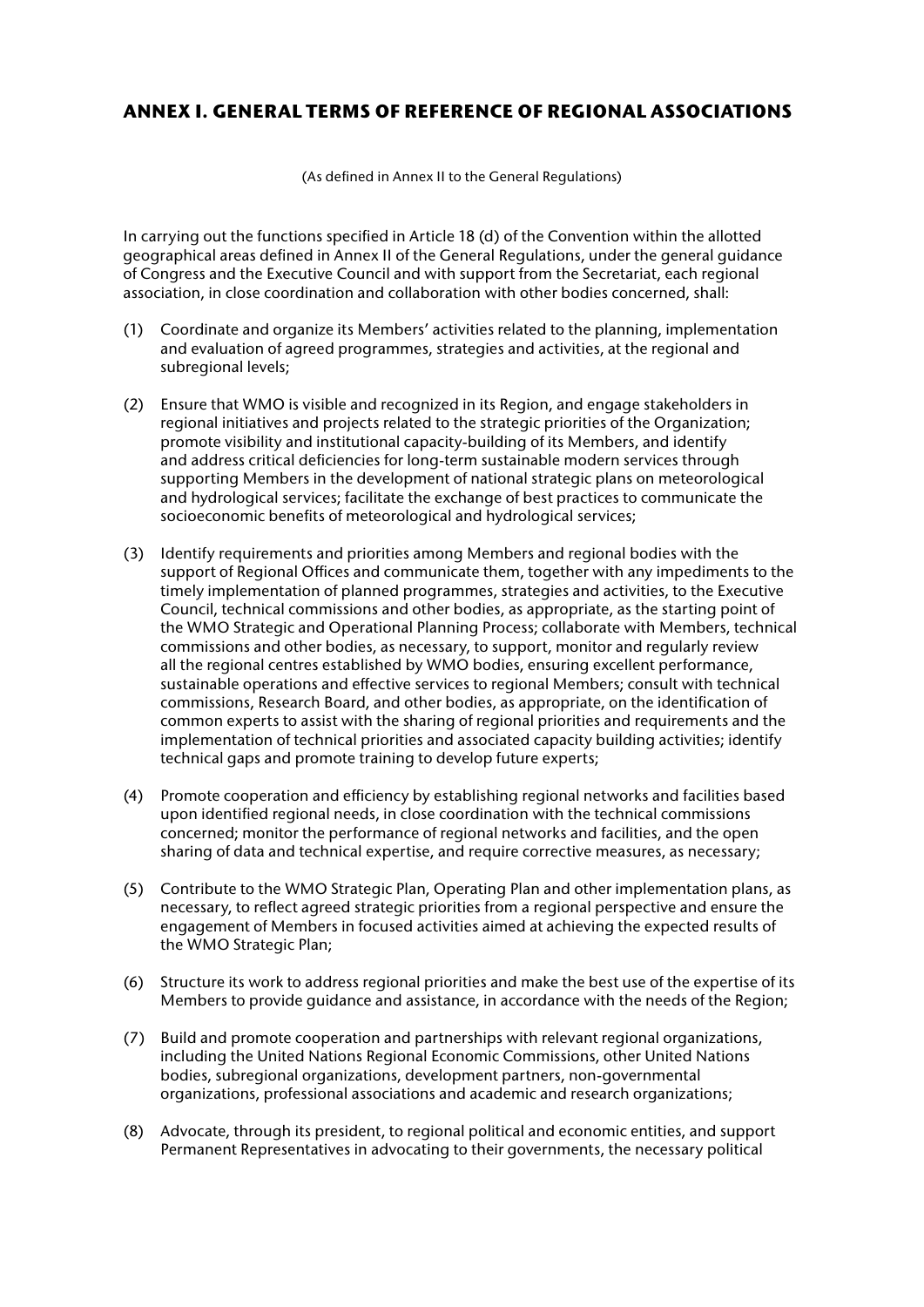and financial support to Members' capabilities to ensure provision of and access to vital meteorological, climatological, hydrological and other related environmental information and services.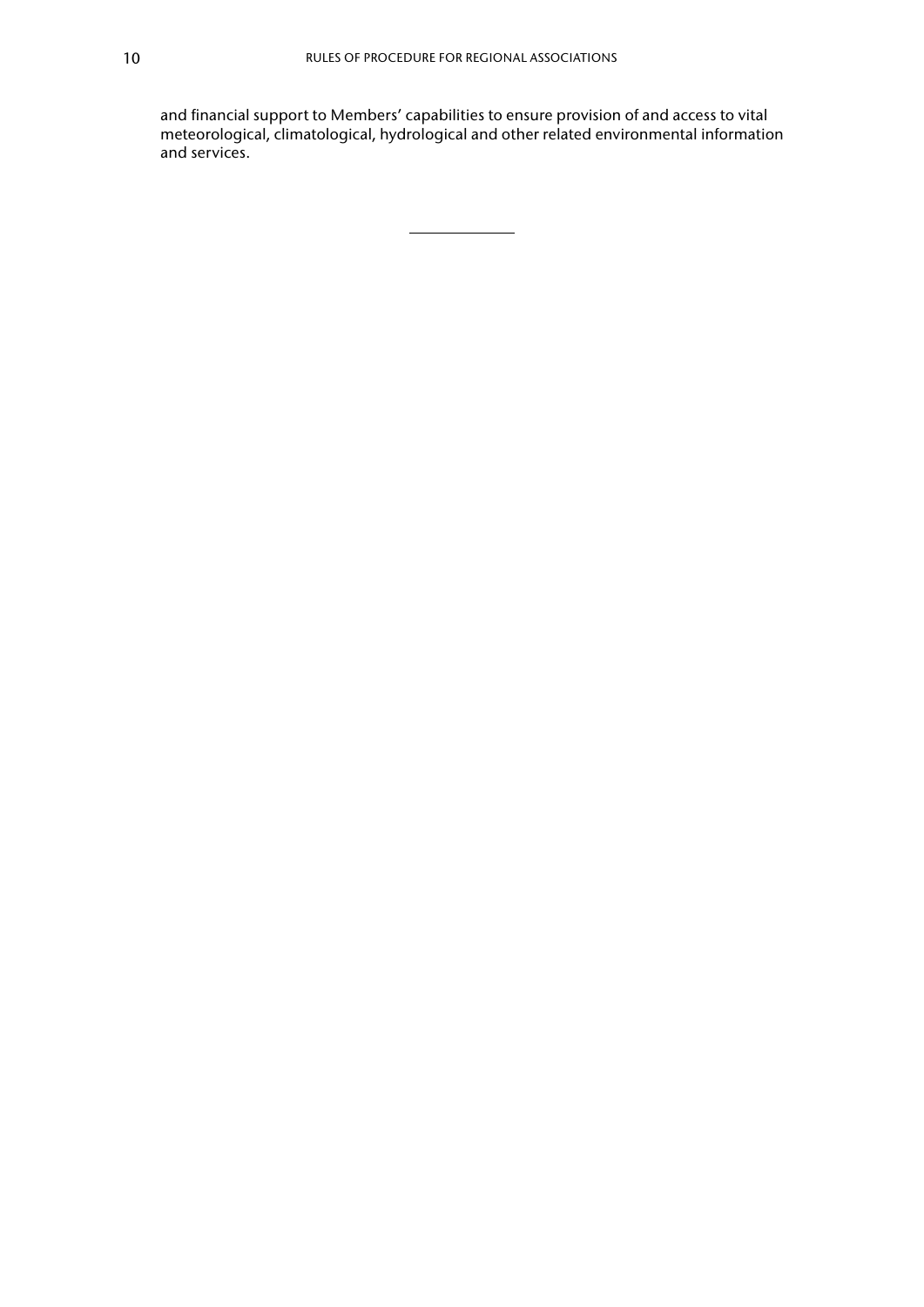# <span id="page-16-0"></span>**ANNEX II. GENERAL TERMS OF REFERENCE OF THE MANAGEMENT GROUPS OF REGIONAL ASSOCIATIONS**

Within its terms of responsibility as defined hereunder and under the delegated authority of the parent regional association, each Management Group shall be responsible for advising and supporting the president and vice-president on all matters related to the work of the Association, and particularly:

- (a) Oversight of the development, maintenance, prioritization and monitoring of the Association's Operating Plans, supporting structures and related resource needs, in close consultation with the other regional associations, technical commissions, the Research Board and other relevant bodies to ensure strategic alignment with the WMO Strategic and Operating Plans;
- (b) Coordination of the Associations' response to requests from Congress and the Executive Council relevant to the Association, such as input to the WMO Strategic and Operating Plans, considerations of cooperation between the public and private sectors, ongoing reviews of WMO structures and processes, and the monitoring and evaluation of activities relevant to the Associations' expected outputs;
- (c) Oversight, in consultation with technical commissions, the Research Board and other relevant bodies, the development and maintenance of WMO guidance and other relevant resources, in order to support Members in the implementation of and their compliance with, the WMO Technical Regulations;
- (d) Coordination and promotion of capacity development activities and opportunities based on examples and principles of good practice, in collaboration with technical commissions, the Research Board, the Capacity Development Panel and other relevant bodies, with an emphasis on addressing the priority needs of developing and least developed countries including Small Island Developing Member States and Territories;
- (e) Discuss matters related to the work of the Association, ensuring the delivery of a coordinated approach to the different areas of work covered by the Association;
- (f) Coordination of the Association's successful implementation of the delivery of the WMO Gender Action Plan;
- (g) Planning, preparation and delivery, in coordination with other relevant bodies, of the sessions of the regional association;
- (h) Identification, selection, appointment and periodic review of experts to serve on the subsidiary bodies of the regional association, taking into account national and gender balance, in close coordination with technical commission, the Research Board and other relevant bodies based on the nomination of experts made by Members and approving agencies;
- (i) Coordination of the Association's advice and inputs into the development and maintenance of the priorities, work and operating plans of technical commission, Research Board and other relevant WMO bodies;
- (j) Promote and encourage the engagement and participation of early-career experts, the private sector and other stakeholders, in the work and sessions of the Association;
- (k) Oversee in collaboration with the WMO Secretariat, the activities of WMO Regional Centres;
- (l) Provide guidance on resource mobilization, including collaboration with the Secretariat;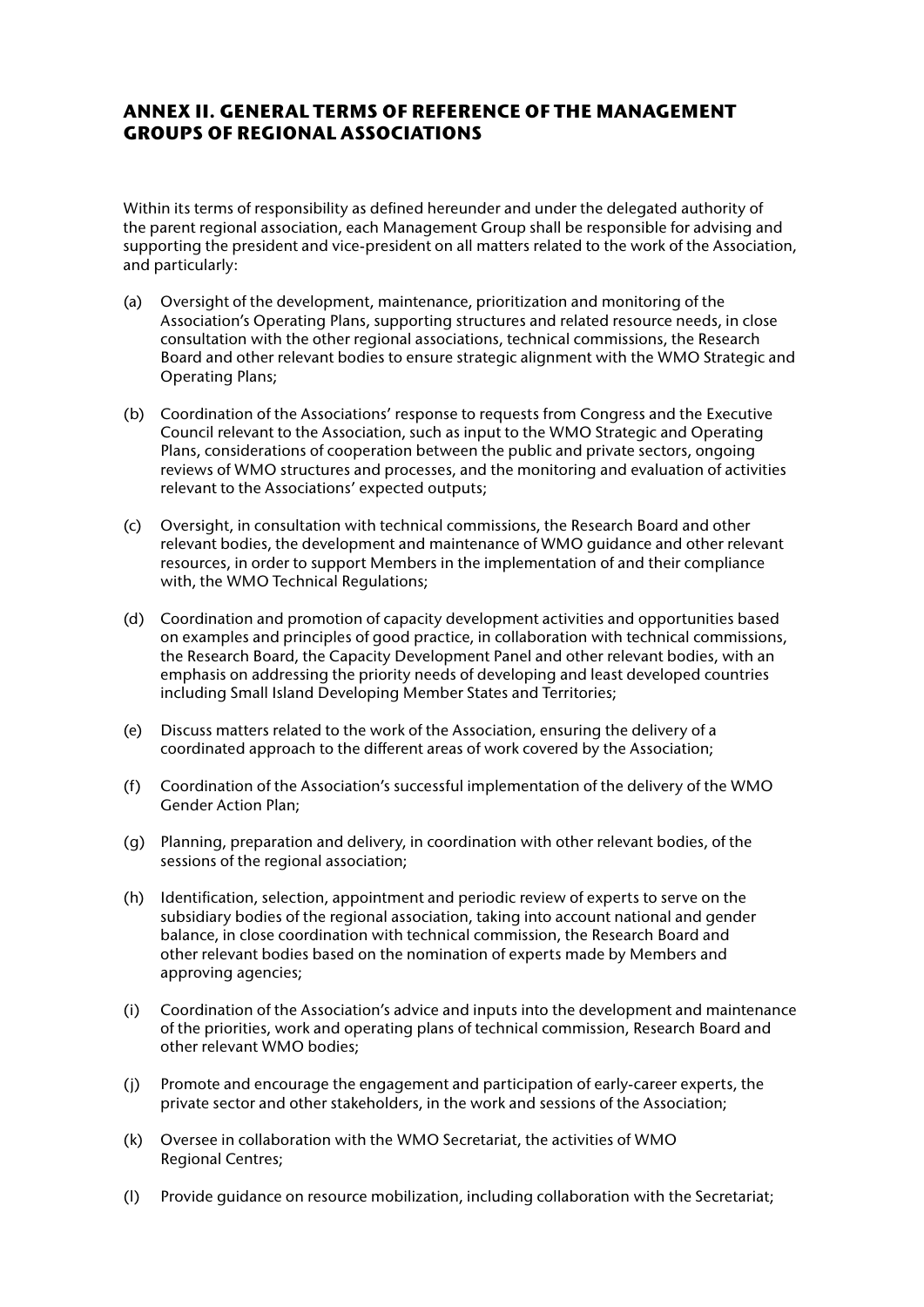(m) Encourage good practices and promote the sharing of experiences in enhancing observations, data exchange, capacity development and visibility of NMHSs.